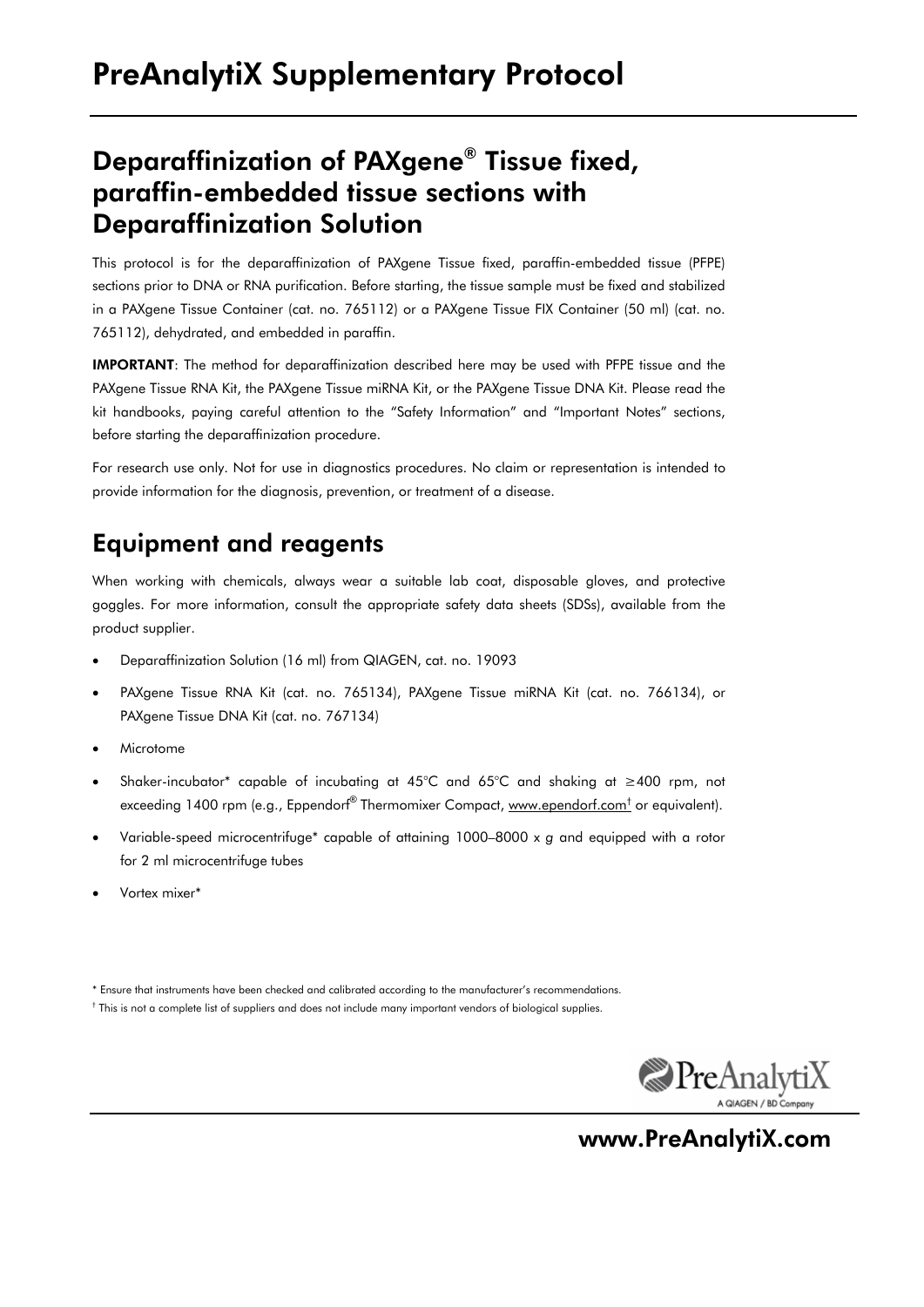## Protocol: Purification of RNA or Total RNA, including miRNA, from Sections of PFPE Tissue with Deparaffinization Solution

#### Starting material

Starting material for purification of RNA or total RNA, including miRNA, should be 1–5 sections of PAXgene Tissue fixed, paraffin-embedded (PFPE) tissue (see the *PAXgene Tissue Container Product Circular* and the *PAXgene Tissue FIX Container (50 ml) Product Circular* for information about tissue fixation, stabilization, and paraffin embedding). Each section should have a thickness of 5–10  $\mu$ m and a tissue surface area of up to 15 x 15 mm. Thicker sections may result in lower RNA yields or copurification of miRNA.

## Things to do before starting

- Refer to the *PAXgene Tissue RNA Kit Handbook* or the *PAXgene Tissue miRNA Kit Handbook.*
- Tissue specimens must be fixed, stabilized, processed, and embedded in paraffin according to the *PAXgene Tissue Container Product Circular* or the *PAXgene Tissue FIX Container (50 ml) Product Circular*.
- A shaker-incubator is required in step 4. Set the temperature of the shaker-incubator to 56°C.
- Buffer TR1 or Buffer TM1 may form a precipitate upon storage. If necessary, warm to 37°C to dissolve.
- β-Mercaptoethanol (β-ME) must be added to Buffer TR1 or Buffer TM1 before use. Add 10 µl β-ME per 1 ml Buffer TR1 or Buffer TM1. Dispense in a fume hood and wear appropriate protective clothing. Buffer containing β-ME can be stored at room temperature (15–25°C) for up to 1 month.

#### Procedure

1. Using a microtome, generate a minimum of 1 and a maximum of 5 tissue sections of 5–10 µm thickness from the PFPE tissue.

Note: If the PFPE tissue surface has been exposed to air, discard the first 2 or 3 sections.

- 2. Place sections in a 1.5 ml microcentrifuge tube.
- 3. Add 160  $\mu$ l (when processing 1-2 sections per sample) or 320  $\mu$ l (when processing 3-5 sections per sample) Deparaffinization Solution to the sample and vortex vigorously for 10 s.
- 4. Incubate for 3 min at 56°C in a shaker-incubator, and then cool at room temperature (15–25°C) for approximately 5 min. Set the temperature of the shaker-incubator to 45°C for later use in step 7.

Deparaffinization of PFPE tissue sections with Deparaffinization Solution (PX12 June-15) page 2 of 5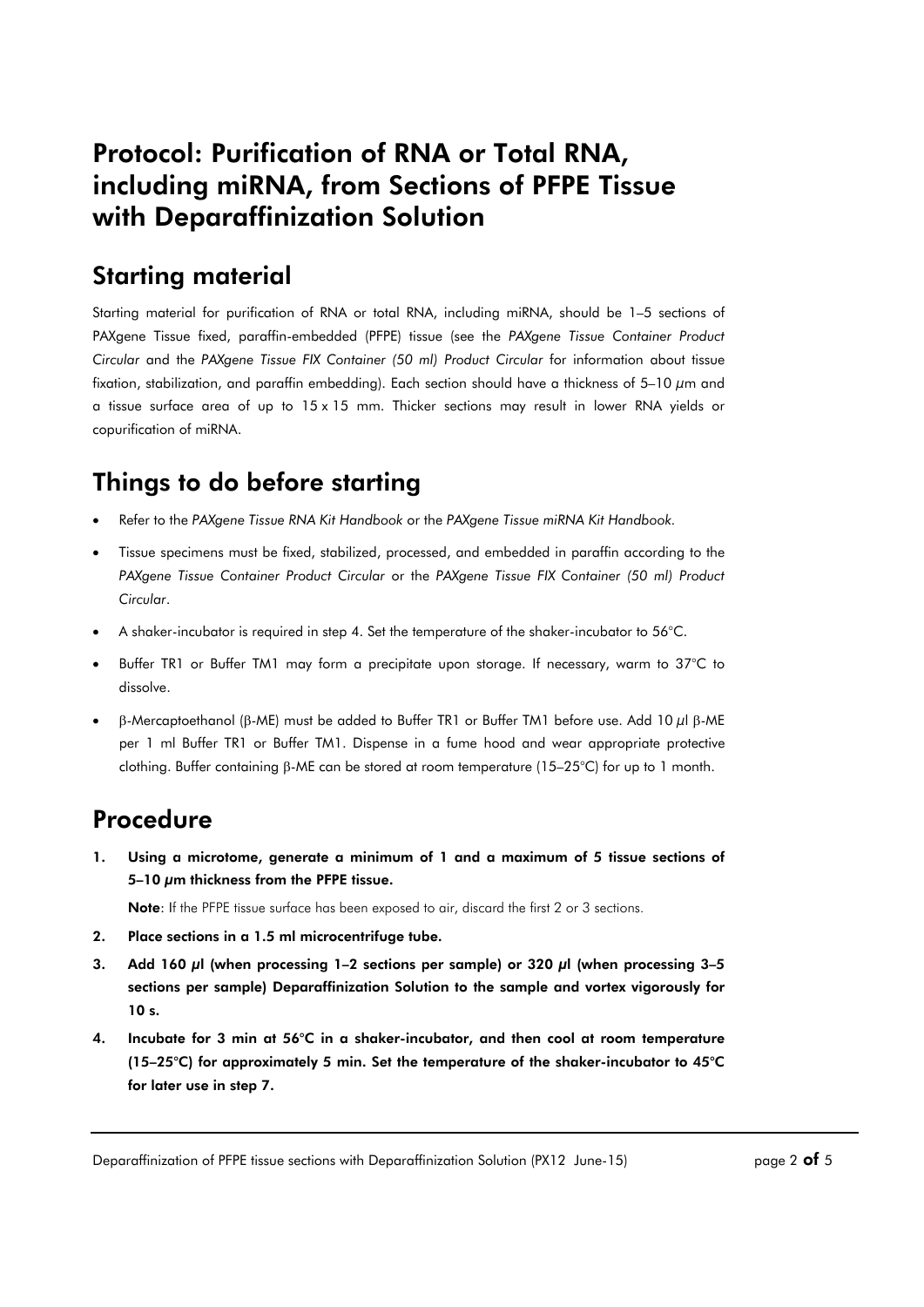5. Prepare Proteinase K incubation mix. For each sample, mix 150 µl Buffer TR1 or Buffer TM1 and 290  $\mu$ l RNase-free water. Mix briefly by vortexing, then add 10  $\mu$ l Proteinase K and mix by vortexing again.

For example, if processing 10 samples, mix 1500 µl Buffer TR1 or Buffer TM1, 2900 µl RNase-free water, and  $100 \mu$ l Proteinase K.

Note: Do not mix Buffer TR1 or Buffer TM1 and Proteinase K directly together. Instead dilute Buffer TR1 or Buffer TM1 with RNase-free water before adding the Proteinase K.

- 6. Add 450 µl Proteinase K incubation mix, and mix by vortexing for 5 s.
- 7. Incubate for 15 min at 45°C using a shaker-incubator at 1400 rpm. After incubation, centrifuge briefly (1–2 s at 500–1000 x *g*) to remove drops from the inside of the tube lid. Set the temperature of the shaker-incubator to 65°C for later use.

Note: For purification of RNA or total RNA, including miRNA, from fibrous tissue (e.g., skin, heart, aorta, or skeletal muscle), increase incubation time to 2 h.

- 8. Centrifuge for 1 min at 11,000 x *g*.
- 9. Pipet the lower, clear phase directly into a PAXgene Shredder spin column (lilac) placed in a 2 ml processing tube, and centrifuge for 3 min at maximum speed (but do not exceed 20,000 x *g*).
- 10. Continue with step 11 of the protocol for "Purification of Total RNA from Sections of PFPE Tissue" from the *PAXgene Tissue RNA Kit Handbook* or the "Purification of Total RNA, Including miRNA, from Sections of PFPE Tissue" from the *PAXgene Tissue miRNA Kit Handbook*.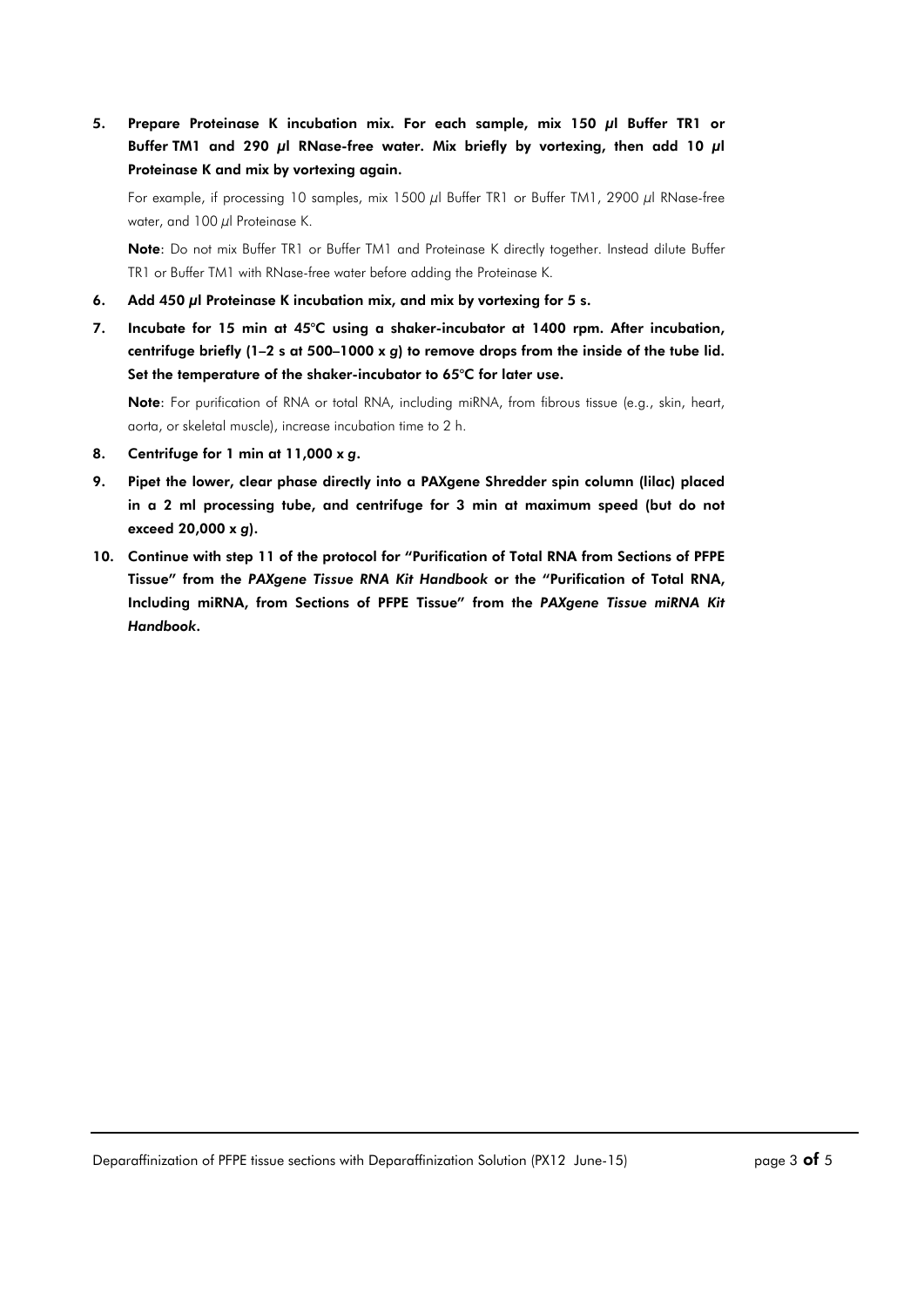## Protocol: Purification of Genomic DNA from Sections of PFPE Tissue with Deparaffinization Solution

### Starting material

Starting material for purification of genomic DNA should be 1–5 sections of PAXgene Tissue fixed, paraffin-embedded (PFPE) tissue (see the *PAXgene Tissue Container Product Circular* or the *PAXgene Tissue FIX Container (50 ml) Product Circular* for information about tissue fixation, stabilization, and paraffin embedding). Each section should have a thickness of 5–10 µm and a tissue surface area of up to 15 x 15 mm². Thicker sections may result in lower DNA yields.

# Things to do before starting

- Refer to the *PAXgene Tissue DNA Kit Handbook.*
- Tissue specimens must be fixed, stabilized, processed, and embedded in paraffin according to the *PAXgene Tissue Container Product Circular* or the *PAXgene Tissue FIX Container (50 ml) Product Circular*.
- A shaker-incubator is required in step 4. Set the temperature of the shaker-incubator to  $56^{\circ}$ C.
- Buffer TD1 and Buffer TD2 may form precipitates upon storage. If necessary, warm to 56°C until the precipitates have fully dissolved.

#### Procedure

1. Using a microtome, generate a minimum of 1 and a maximum of 5 tissue sections of 5–10  $\mu$ m thickness from the PFPE tissue.

Note: If the PFPE tissue surface has been exposed to air, discard the first 2 or 3 sections.

- 2. Place sections in a 1.5 ml microcentrifuge tube.
- 3. Add 160 µl (when processing 1–2 sections per sample) or 320 µl (when processing 3–5 sections per sample) Deparaffinization Solution to the sample and vortex vigorously for 10 s.
- 4. Incubate for 3 min at 56°C, and then cool at room temperature (15–25°C) for approximately 5 min.
- 5. Prepare Proteinase K incubation mix. For each sample add 20  $\mu$ l Proteinase K to 180  $\mu$ l Buffer TD1 and mix by vortexing.

For example, if processing 10 samples, mix 1800  $\mu$ l Buffer TD1 and 200  $\mu$ l Proteinase K.